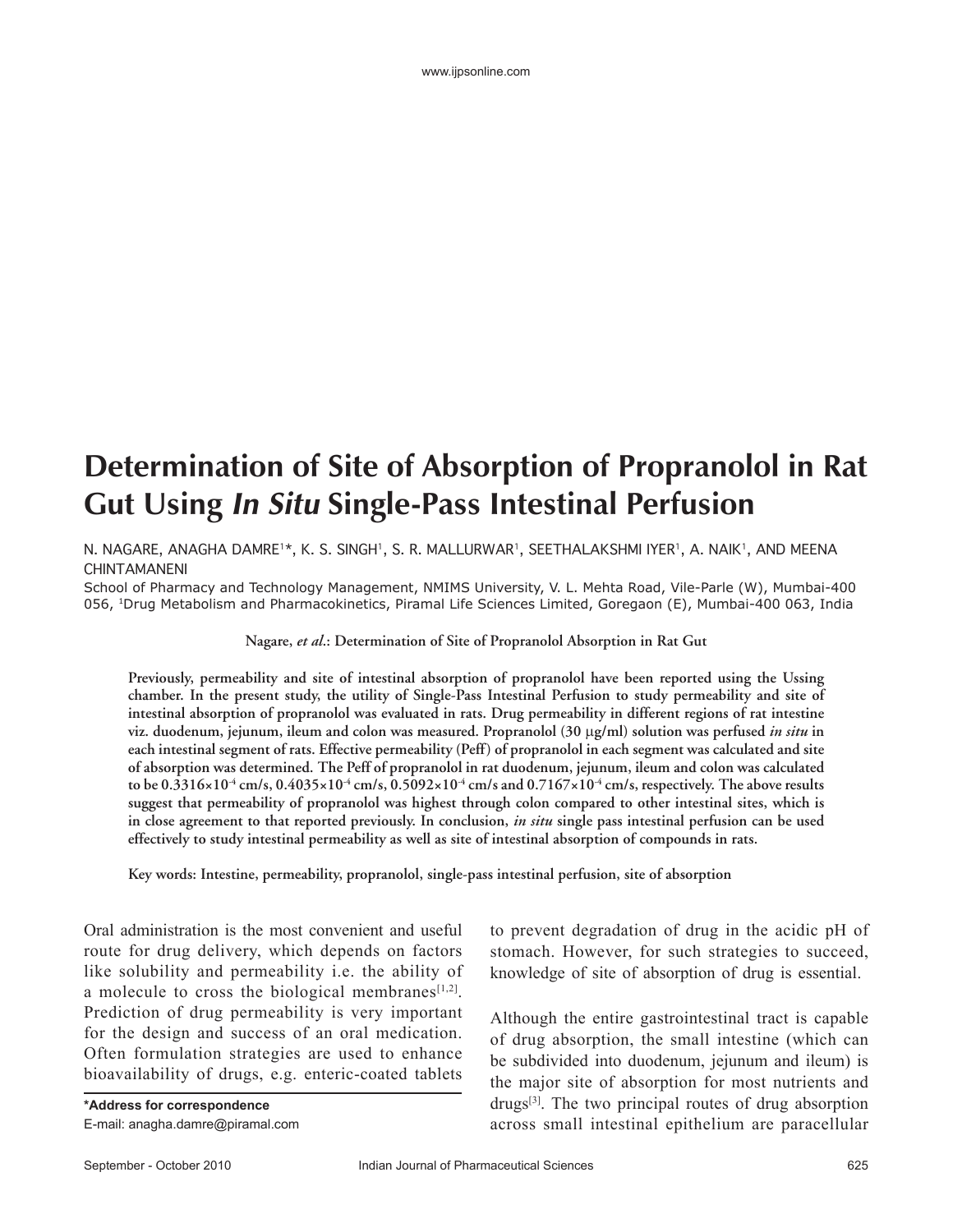and transcellular. Typically, hydrophilic drugs are slowly absorbed *via* the transcellular route or in some cases *via* the paracellular<sup>[5,6]</sup> and lipophilic drugs are absorbed by transcelluar route<sup>[7,6]</sup>.

In the preclinical drug discovery stage a number of *in vitro, ex vivo* and *in vivo* experimental models are used to determine the intestinal absorption and mechanism of absorption of drugs $[9-11]$ . Some of these are everted gut sac method, intestinal rings, Ussing chamber, Single-Pass Intestinal Perfusion (SPIP) and Caco-2 cell permeability $[12]$ . Among these methods, the *in situ* SPIP technique<sup>[13]</sup> is frequently used, which provides physiological conditions closer to those encountered following oral administration<sup>[2,4]</sup>. It has however, a lower sensitivity to pH variation because of a preserved microclimate above the epithelial cell layer but maintains an intact blood supply to the intestine<sup>[2,4]</sup>. This technique offers the advantage of a better control of compound concentration and intestinal perfusion rate, which allows the study of the regional factors influencing intestinal absorption of a compound.

The objective of the present investigation was to study the utility of *in situ* SPIP to determine the site of absorption of a model drug propranolol, which is a clinically important beta-blocker, used orally in the treatment of disorders such as hypertension, arrhythmia and angina pectoris[1] It is a highly soluble and highly permeable drug and belongs to Class I compounds of the Biopharmaceutics Classification System<sup>[14]</sup>.

Propranolol and urethane were purchased from Sigma-Aldrich, St. Louis MO, USA. Phenol red was purchased from Rankem, New Delhi, India. Na<sub>2</sub>HPO<sub>4</sub> and NaH<sub>2</sub>PO<sub>4</sub>, acetonitrile, methanol, glacial acetic acid and triethylamine were purchased from Merck India Limited, Mumbai, India. NaCl was purchased from Qualigens Fine Chemicals, Mumbai, India. All other chemicals were of analytical grade and purchased from commercial suppliers.

Male Wistar rats (200-250 g) bred in-house at Piramal Life Sciences Limited, Goregaon, Mumbai, India, were maintained in a temperature and humiditycontrolled room with a 12-h light/dark cycle with free access to standard diet and water. All animals used in this study were mature and healthy and were not subjected to any form of treatment/ medication. Guidelines of committee for the purpose of control and supervision on experiments on animals (CPCSEA), Government of India, were followed and the in-house animal ethics committee approved all experimental procedures.

*In situ* permeability studies in rat were performed using established method adapted from literature<sup>[13,15]</sup>. Male Wistar rats were fasted 12-18 h prior to the start of the experiment but had free access to tap water. Anesthesia was induced and maintained for the duration of the experiment by intraperitoneal injection of urethane  $(1.5 \text{ g/kg})$ . The animals were placed on a heated pad to maintain body temperature at 37°. A midline incision was made on the ventral surface (abdomen). Approximately 10 cm section of the intestinal segment (jejunum) was selected for permeability study. The segment was canulated on both sides with Portex Fine Bore Polythene tubing (1.19 mm ID and 1.70 mm OD). The intestinal segment was flushed with saline  $(37^{\circ})$ , until outlet solution was clear of food particles and finally the cannulated segment was connected to the perfusion assembly. Care was taken during the surgery in order to maintain an intact blood supply. The exposed segment was covered with a cotton pad soaked in normal saline to prevent evaporation of fluid. For permeability determination, propranolol was dissolved in perfusion buffer  $(30 \mu g/ml)$  and perfused at a flow rate of 0.2 ml/min for 50 min, and the outlet perfusate samples were collected at 20, 30, 40 and 50 min from the start of perfusion. At the end of 50 min, the length of cannulated segment was measured. Samples were stored at  $-70^\circ$ until analysis by HPLC.

Twelve fasted rats were divided into four groups (n=3). SPIP was performed in different intestinal segments (duodenum, jejunum, ileum and colon). Each intestinal segment of rat was isolated as follows: duodenum-beginning from pylorus and about 100 mm in length; jejunum the longest part of intestine, beginning at end of duodenum with an average length of 900-1350 mm, ileum-beginning at the site above caecum, 600-700 mm in length and colon-beginning from end of caecum to descending colon. The above segments were cannulated and perfused with solution containing propranolol (30  $\mu$ g/ml) as described earlier for determination of site of absorption.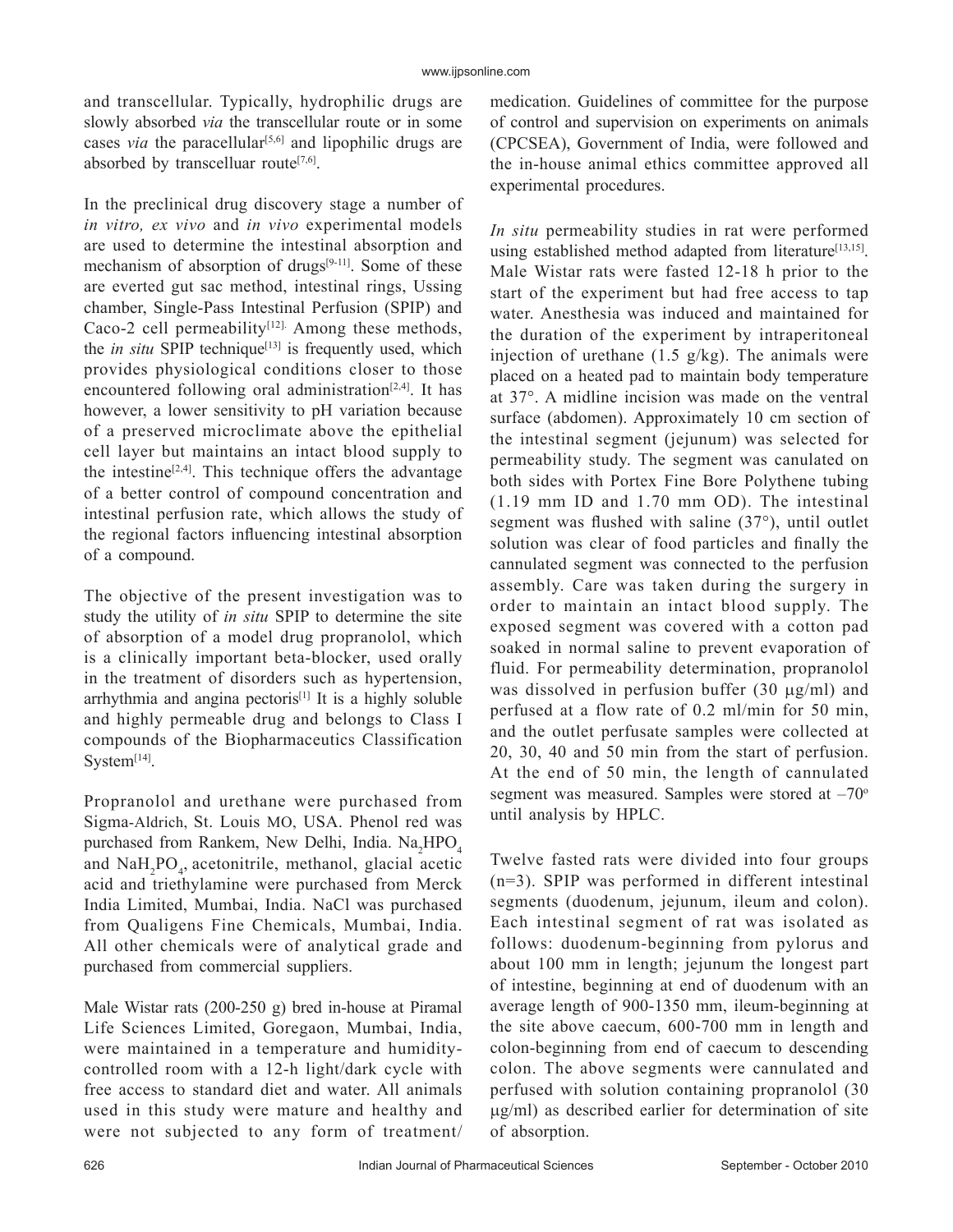Perfusion buffer of pH 6.5 was prepared by dissolving  $4.47 \text{ g Na}_2\text{HPO}_4 \text{ (anhydrous)}$ ,  $9.52 \text{ g NaH}_2\text{PO}_4.2\text{H}_2\text{O}$ and 7 g NaCl in one liter of distilled water. Perfusion buffer of pH 7.2 was prepared by dissolving 3.89 g  $\text{Na}_2\text{HPO}_4$  (anhydrous), 10.22 g  $\text{NaH}_2\text{PO}_4.\text{2H}_2\text{O}$  and 7 g NaCl in one liter of distilled water. Perfusion buffer of pH 6.5 was used for perfusion of duodenum, jejunum. Perfusion buffer of pH 7.2 was used for perfusion of ileum and colon.

All the samples were analyzed for propranolol concentration using HPLC. The HPLC system consisted of a Shimadzu LC-10A7 (LC), Shimadzu 10AVP (System controller), Shimadzu FCV-10AL VP (degasser), Shimadzu SPD-N10AVP (PDA), Shimadzu SIL-10ADVP (Auto sampler), Shimadzu CT010ASVP (Oven) and Class VP software. The analytical column used was Hypersil BDS  $C_{18}$ , 240×4.6 mm, 5  $\mu$ m maintained at 34°. Propranolol was detected at 240 nm, using a gradient system of Solvent A (acetonitrile) and Solvent B (0.01 M ammonium acetate containing 0.5% triethylamine, pH 5.0 adjusted using glacial acetic acid). The gradient (time/%A) was  $0/0$ ,  $10/65$ ,  $15/65$ ,  $15.01/0$ ,  $20/0$  with a flow rate of 1.0 ml/min. For analysis, perfusate samples were thawed at room temperature, centrifuged at 2739 g for 5 min and supernatants were subjected to HPLC analysis. Propranolol concentrations in the samples were read against linearity curve of propranolol in the concentration range of 1 to 100  $\mu$ g/ml.

Calculations were based on the mean outlet perfusate concentrations of propranolol achieved at 20, 30, 40 and 50 min sampling points. The steady-state intestinal effective permeability  $(P_{\text{eff}} \text{ cm/s})$  was calculated according to following Eqn.  $1^{[13]}$ ,  $P_{\text{eff}} = [-Q]$ .  $ln(C_{out}/C_{in})]/2\pi rL$ .. (1), where, Q is the flow rate (0.2) ml/min),  $C_{in}^{int}$  and  $C_{out}$  are the inlet and outlet perfusate concentrations.  $2\pi rL$  is the cylindrical surface area of the individual intestinal segment with a length 'L' (approximately 10 cm) and 'r' is the intestinal radius. For duodenum, jejunum and ileum  $r= 0.18$  cm and for colon  $r = 0.25$  cm<sup>[16]</sup>. Values were reported as mean±SD of 3 observations.

The intestinal net water flux (NWF,  $\mu$ l/h/cm) was calculated using Eqn. 2, NWF=  $(1-[Ph.read_{out}/$  $Ph.read_{(in)}] \times Q_{in}$   $\!/L$  (2), where [*Ph.red<sub>(out</sub>* $\!$ ] and [*Ph.red (in)*] are the inlet and outlet concentrations of the nonabsorbable, water flux marker phenol red. A negative net water flux indicates loss of fluid from the mucosal side (lumen) to serosal side (blood) while a positive net water flux indicates secretion of fluid into the segment $[13]$ .

Most drug molecules are either weak acids or bases. When given orally, the extent of the ionization of these drugs is dependent on their p*K*a and pH gradient inherent to the GI tract. The interplay between these two interrelated parameters has a major impact on the drug permeability and solubility and ultimately the rate and extent of oral drug absorption. One of the original concepts that govern the oral drug absorption is the pH partition theory. This theory states that oral drug absorption takes place mainly by a passive diffusion of the un-ionized form of the drug molecule through the lipophilic intestinal membrane<sup>[17,18]</sup>. Accordingly, the oral absorption of a weak base will be favored in the intestine rather than the stomach, as the intestine has a higher pH and, as a result, a higher proportion of the un-ionized drug fraction will be available for oral absorption. On the contrary, weak acid absorption will be favored in the stomach owing to its lower pH[18,19].

Intestinal permeability is related to the ability of a compound to move across the epithelial barrier of the intestine and represents a direct measurement of the local absorption rate and reflects the transport velocity across the epithelial barrier, expressed as centimeter per second<sup>[20]</sup>. Comparisons between human P<sub>eff</sub> data and preclinical permeability models like *in situ* perfusion of rat intestine, Caco-2 cell monolayer model, and excised intestinal segments in the Ussing chamber show that they can be used to investigate and classify passive transport with a high accuracy<sup>[20]</sup>. In this study, propranolol was selected since it shows a pH dependent absorption profile, being a weak base and transported by passive diffusion. Intestinal permeability of propranolol was determined in rat jejunum and site of intestinal absorption was determined in different rat intestinal segments (duodenum, jejunum, ileum and colon) using *in situ*  single-pass intestinal perfusion technique.

Phenol red was used as a non-absorbable marker for calculating the NWF. The reported value for intestinal NWF according to Fagerholm *et al.*[13] was  $-54$  ( $\pm 59$ )  $\mu$ l/h/cm. Any leakage across the jejunal mucosa results in changes in the intestinal barrier function which is probably one of the main reasons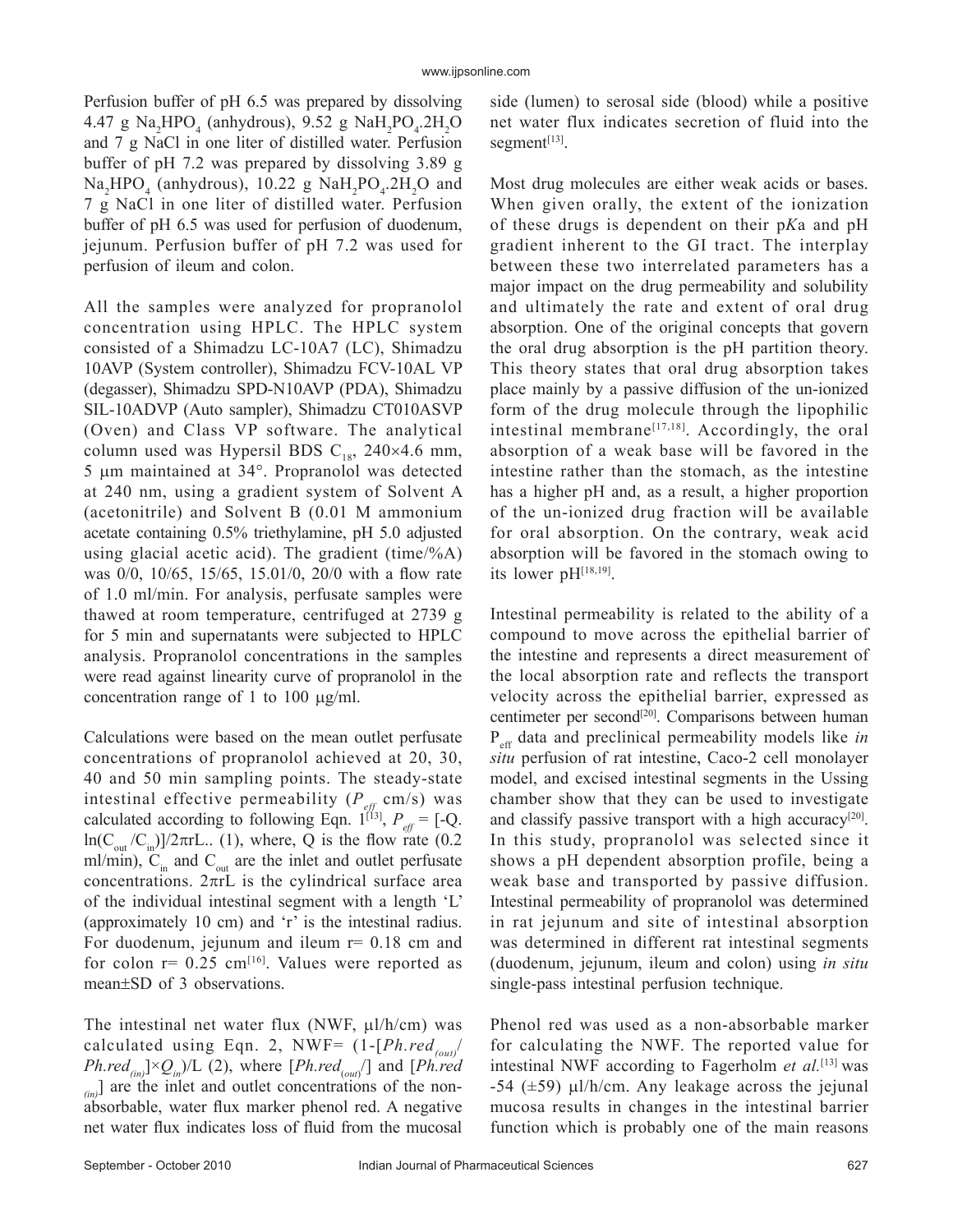| TABLE 1: EFFECTIVE PERMEABILITY OF PROPRANOLOL IN DIFFERENT RAT INTESTINAL SEGMENTS |  |
|-------------------------------------------------------------------------------------|--|
|-------------------------------------------------------------------------------------|--|

| Time           | Effective permeability ( $P_{\alpha\beta}$ ) of Propranolol (×10 <sup>-4</sup> cm/s) |        |                  |         |        |                  |        |        |                  |        |        |                  |
|----------------|--------------------------------------------------------------------------------------|--------|------------------|---------|--------|------------------|--------|--------|------------------|--------|--------|------------------|
| point<br>(min) | Duodenum                                                                             |        |                  | Jejunum |        | <b>Ileum</b>     |        |        | Colon            |        |        |                  |
|                | Rat 1                                                                                | Rat 2  | Rat <sub>3</sub> | Rat 1   | Rat 2  | Rat <sub>3</sub> | Rat 1  | Rat 2  | Rat <sub>3</sub> | Rat 1  | Rat 2  | Rat <sub>3</sub> |
| 20             | 0.2318                                                                               | 0.3469 | 0.6882           | 0.5366  | 0.2744 | 0.4302           | 0.4876 | 0.6178 | 0.5265           | 0.3801 | 0.6668 | 1.1027           |
| 30             | 0.2467                                                                               | 0.2583 | 0.2004           | 0.4759  | 0.5533 | 0.3161           | 0.4171 | 0.7024 | 0.6923           | 0.8063 | 0.9594 | 0.628            |
| 40             | 0.1806                                                                               | 0.3494 | 0.2967           | 0.3334  | 0.5543 | 0.6116           | 0.4264 | 0.7954 | 0.4024           | 0.8101 | 0.4741 | 0.9093           |
| 50             | 0.6055                                                                               | 0.3531 | 0.2211           | 0.2178  | 0.2536 | 0.2841           | 3.5009 | 0.3604 | 0.2388           | 0.5614 | 0.5951 | 0.7077           |
| Mean           | 0.3161                                                                               | 0.3269 | 0.3516           | 0.3909  | 0.4089 | 0.4105           | 0.4437 | 0.619  | 0.465            | 0.6395 | 0.6739 | 0.8369           |
| <b>SD</b>      | 0.1949                                                                               | 0.0458 | 0.2282           | 0.1434  | 0.1675 | 0.148            | 0.0383 | 0.187  | 0.1919           | 0.2084 | 0.2063 | 0.2131           |

Effective Permeability ( $P_{set}$ ) of propranolol in rat intestinal segments i.e. duodenum, jejunum, ileum and colon, using single-pass intestinal perfusion method. All values are expressed as mean±SD of a sample size of n=3 rats.

for contradictory results obtained by the *in situ* model. In our results, stable water fluxes with time were observed in jejunum and colon as reported by Fagerholm *et al*<sup>[13]</sup>. The Mean NWF (µl/h/cm) in different rat intestinal segments  $-22.60(\pm 22.57)$  $-4.443(\pm 81.824)$  and  $-84.93(\pm 74.78)$  µl/h/cm were observed in jejunum, duodenum and colon respectively *but* in the ileum, the NWF was higher Table 1. Others have reported the intestinal NWF as  $28\pm12$  µl/h/cm by the SPIP method<sup>[2]</sup>, which is close to the NWF we observed in ileum. This indicates that a stable barrier function was maintained in all experiments.

Effective permeability  $(P_{\text{eff}})$  of propranolol calculated in each intestinal segment of each rat is given in Table 1. Mean effective permeability values of propranolol in duodenum, jejunum, ileum and colon are shown in Table 2. Results indicate that effective permeability of propranolol was highest in colon as compared to other intestinal segments. The permeability of propranolol in rat intestinal segments was in the order duodenum<iejunum<ileum<colon and were 0.3316×10<sup>-4</sup> cm/s, 0.4035×10<sup>-4</sup> cm/s, 0.5092×10<sup>-4</sup> cm/s and  $0.7167 \times 10^{-4}$  cm/s, respectively. Previously, the intestinal effective permeability of propranolol by SPIP method in rat jejunum has been reported as  $0.49\pm0.19\times10^{-4}$  cm/s<sup>[2,17]</sup> which is in close agreement to our result.

The intestinal site of absorption studies for propranolol has been reported previously using Ussing chamber method $[17]$ . In the present study, we studied the  $P_{\text{eff}}$  and site of intestinal absorption of propranolol using the SPIP technique with slight modification i.e. pH of perfusion buffers was kept close to physiological pH in the respective segments,

## TABLE 2: MEAN EFFECTIVE PERMEABILITY (P<sub>FFF</sub>) OF **PROPRANOLOL AND MEAN NWF IN DIFFERENT RAT INTESTINAL SEGMENTS**

| <b>Intestinal Site</b> | $P_{\alpha\beta}$ of Propranolol (× 10 <sup>-4</sup> cm/s) |                       |  |  |  |
|------------------------|------------------------------------------------------------|-----------------------|--|--|--|
|                        | SPIP method                                                | Ussing chamber method |  |  |  |
| Duodenum               | $0.3316 \pm 0.0182$                                        | Not Reported          |  |  |  |
| Jejunum                | $0.4035 \pm 0.0109$                                        | $0.2895 (\pm 0.019)$  |  |  |  |
| <b>Ileum</b>           | $0.5092 \pm 0.0957$                                        | $0.413 (\pm 0.038)$   |  |  |  |
| Colon                  | $0.7167 \pm 0.1055$                                        | $0.879 \ (\pm 0.22)$  |  |  |  |

Effective Permeability ( $P_{eff}$ ) and Net Water Flux (NWF) of propranolol in rat intestinal segments i.e. duodenum, jejunum, ileum and colon, using single-pass intestinal perfusion method.  $P_{\text{eff}}$  of propranolol is in order colon>ileum>jejunum>duodenum. All values are expressed as mean±SD of a sample size of n=3 rats.

to test if the intestinal absorption of propranolol exhibited site and pH dependent changes and to correlate the results obtained with those reported by the *in vitro* method. Our results indicate that propranolol can be absorbed along the whole intestine with the main absorption site being colon, which is in close agreement to that reported previously Table 2 by the Ussing chamber method.

In conclusion, *in situ* single-pass intestinal perfusion in rats gave a good estimation of the effective permeability and site of intestinal absorption of propranolol and can be successfully used to predict absorption of new chemical entities.

## **REFERENCES**

- 1. Amidon GL, Lennernäs H, Shah VP, Crison JR. A theoretical basis for a biopharmaceutic drug classification: the correlation of *in vitro* drug product dissolution and *in vivo* bioavailability. Pharm Res 1995;12:413- 20.
- 2. Parvin Z, Valizadeh H, Tajerzadeh H, Azarmi Y, Barzegar-Jalali M. Simultaneous determination of metoprolol, propranolol and phenol red in sample from rat *in situ* intestinal perfusion studies. DARU  $2006:14:102-7$
- 3. Friend D. Drug delivery to the small intestine. Curr Gastroenterol Rep